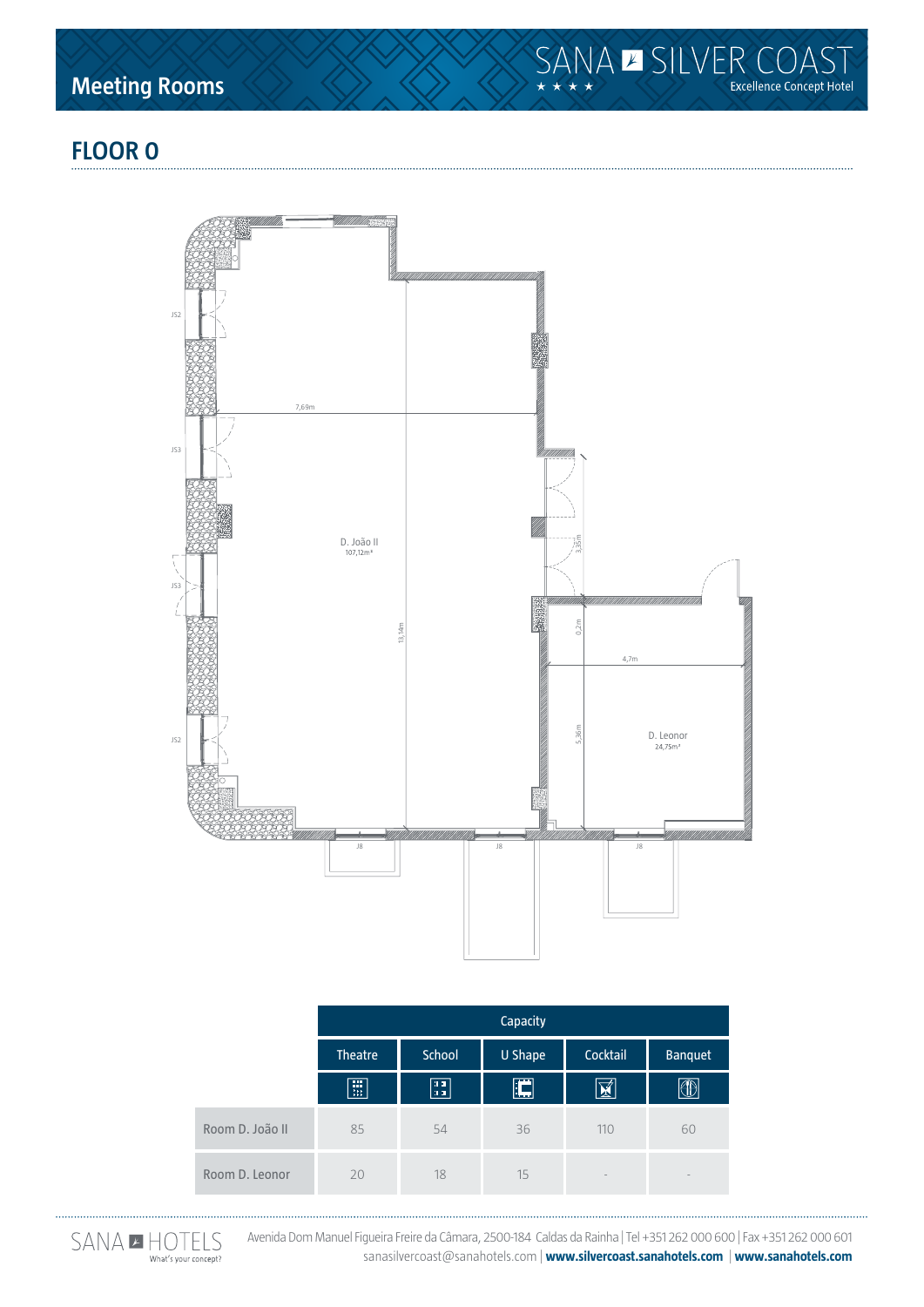# **floor o. room D. joão ii**



#### **Dimensions**

Area: 107,12 m2 Column: - Length: 13,14 m Width: 7,69 m Height: 2,8 m

#### **Acesses**

Nr. of doors: 4 Door height: 2 m Door width: 1,4 m

## **Air Condition and Lighting**

Air Condition: Yes Natural Light: Yes Blackout: Yes

#### **Date and Voice**

ISDN connection: Yes Phone connection: Yes

#### **Connections**

Nr. of electric wires: 17 Nr. of TV Antenas: - Nr. of phone lines: 4 Internet Connectivity: Wireless Voltage: 220/240 Amperes: 16

**Equipments included on price:** paper, pens, mineral water, screen and flipchart.



Avenida Dom Manuel Figueira Freire da Câmara, 2500-184 Caldas da Rainha | Tel +351 262 000 600 | Fax +351 262 000 601 sanasilvercoast@sanahotels.com | **www.silvercoast.sanahotels.com** | **www.sanahotels.com**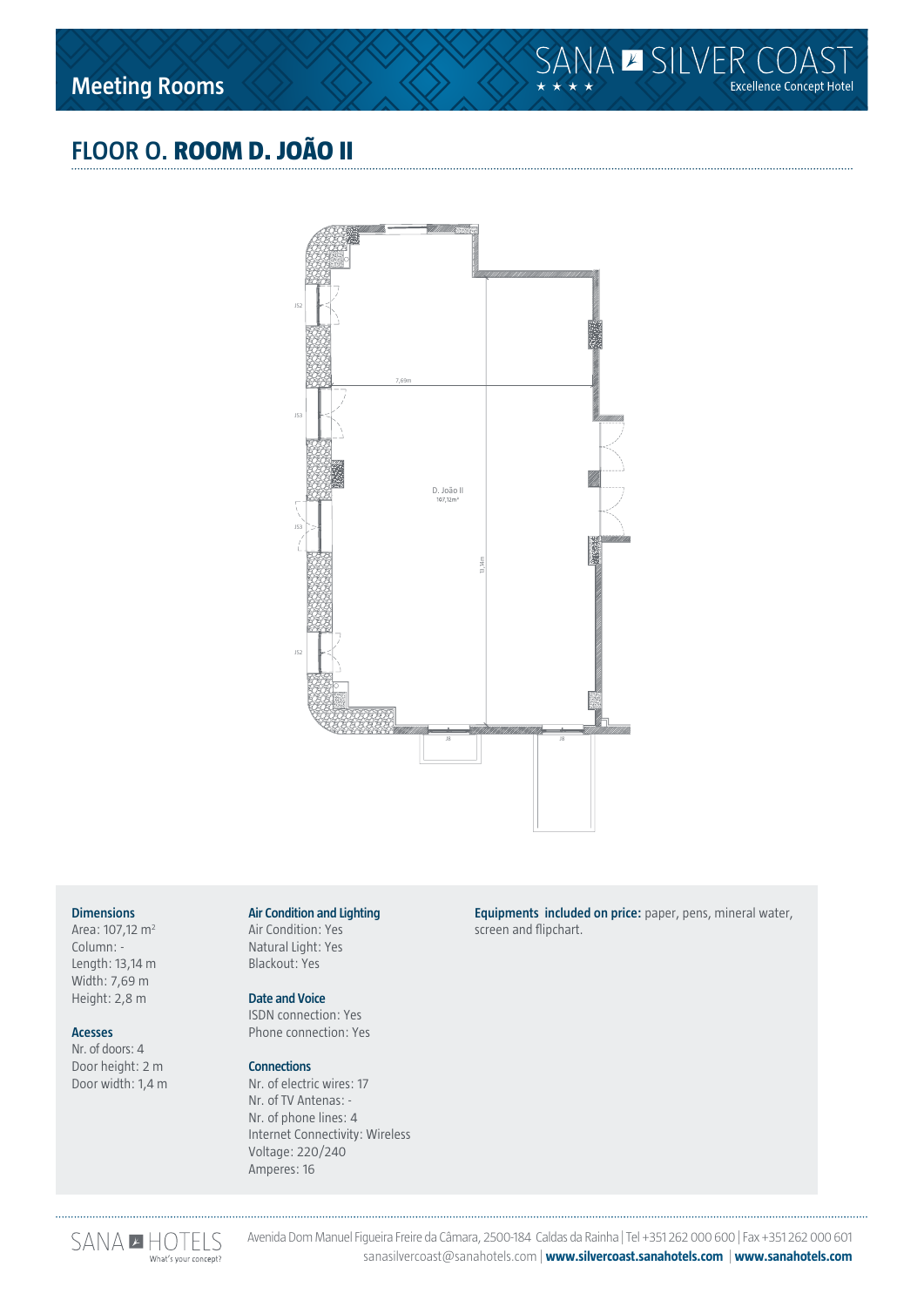# **floor o. room D. Leonor**



#### **Dimensions**

Area: 24,75 m<sup>2</sup> Column: - Length: 5,36 m Width: 4,7 m Height: 2,9 m

#### **Acesses**

Nr. of doors: 1 Door height: 2 m Door width: 0,9 m

#### **Air Condition and Lighting**

Air Condition: Yes Natural Light: Yes Blackout: Yes

#### **Date and Voice**

ISDN connection: Yes Phone connection: Yes

#### **Connections**

Nr. of electric wires: 4 Nr. of TV Antenas: 1 Nr. of phone lines: 1 Internet Connectivity: 1 Voltage: 220/240 Amperes: 16

**Equipments included on price:** paper, pens, mineral water, LCD and flipchart.



Avenida Dom Manuel Figueira Freire da Câmara, 2500-184 Caldas da Rainha | Tel +351 262 000 600 | Fax +351 262 000 601 sanasilvercoast@sanahotels.com | **www.silvercoast.sanahotels.com** | **www.sanahotels.com**